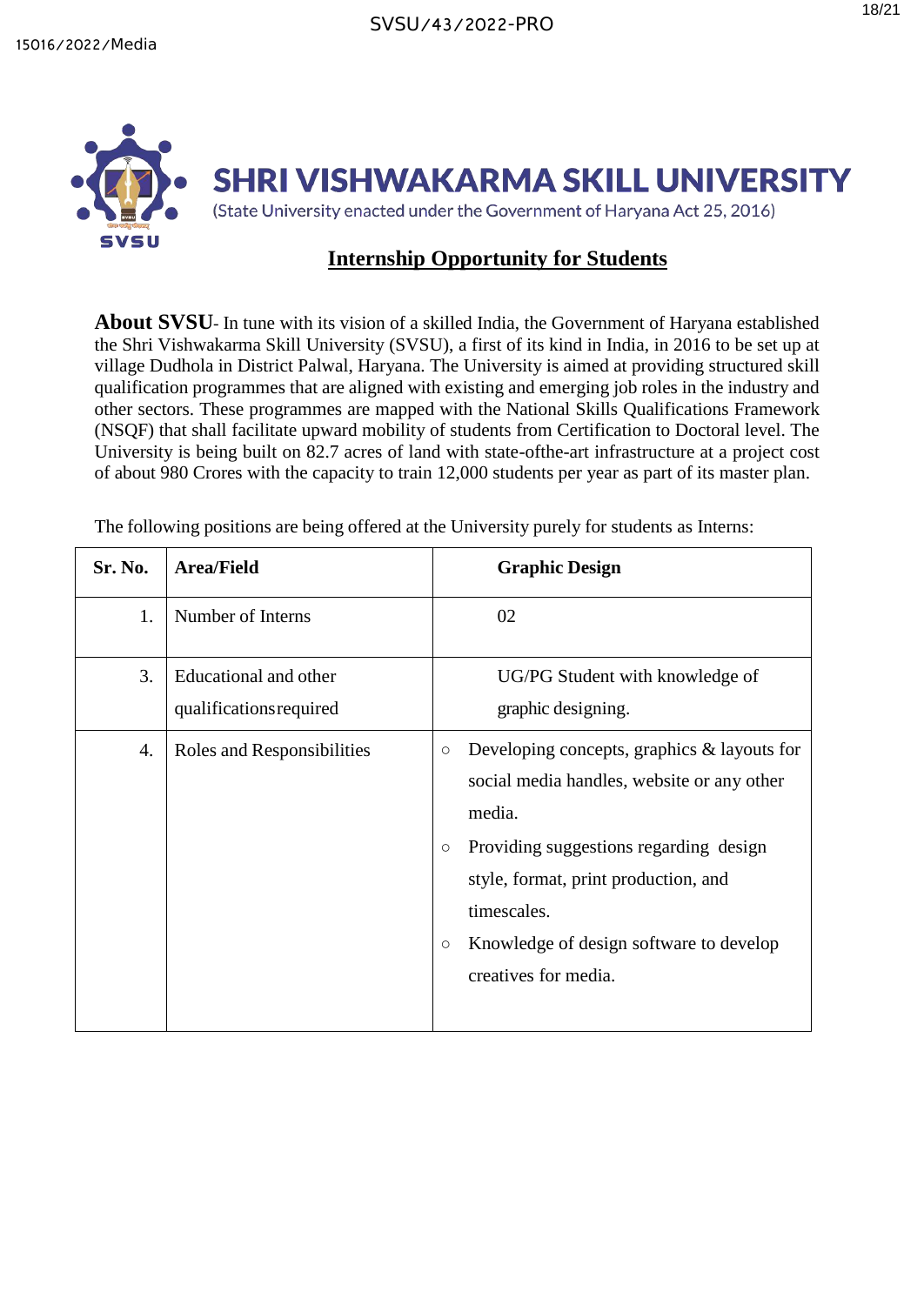| S.No. | <b>Area/Field</b>                                | <b>Content Writing/Developing</b>                                                                                                                                                                                                                                                                                                                                                                                 |
|-------|--------------------------------------------------|-------------------------------------------------------------------------------------------------------------------------------------------------------------------------------------------------------------------------------------------------------------------------------------------------------------------------------------------------------------------------------------------------------------------|
| 1.    | Number of Interns                                | 02 (One for English $\&$ One for Hindi)                                                                                                                                                                                                                                                                                                                                                                           |
| 3.    | Educational and other<br>qualifications required | UG/PG Student with good knowledge of copywriting<br>and content writing.                                                                                                                                                                                                                                                                                                                                          |
| 4.    | Roles and<br>Responsibilities                    | Developing content for articles, , social media, press<br>$\circ$<br>releases, University website, etc.<br>Be well command in English and Hindi (speaking and<br>$\circ$<br>writing skills) and be able to translate from one to<br>another.<br>Proofread, edit and polish existing or developed<br>$\circ$<br>content for error-free and consistent content to ensure<br>improved readability and understanding. |

| S.No. | <b>Area/Field</b>             | <b>Video Editing</b>                                                                                                                                                                                                                                                                                                                                                                                  |
|-------|-------------------------------|-------------------------------------------------------------------------------------------------------------------------------------------------------------------------------------------------------------------------------------------------------------------------------------------------------------------------------------------------------------------------------------------------------|
| 1.    | Number of Interns             | 02                                                                                                                                                                                                                                                                                                                                                                                                    |
| 2.    | qualifications required       | Educational and other   UG/PG Student with Knowledge in video editing.                                                                                                                                                                                                                                                                                                                                |
| 3.    | Roles and<br>Responsibilities | Will be responsible for collecting raw footage from the<br>$\circ$<br>camera person/ other mediasources and preparing the final<br>product for sharing and broadcasting.<br>Adding uncut rushes and sound, and synchronizing<br>$\circ$<br>and storing them into files on the computer.<br>Digitally cutting files to put together the sequence of the<br>$\circ$<br>film and deciding what's usable. |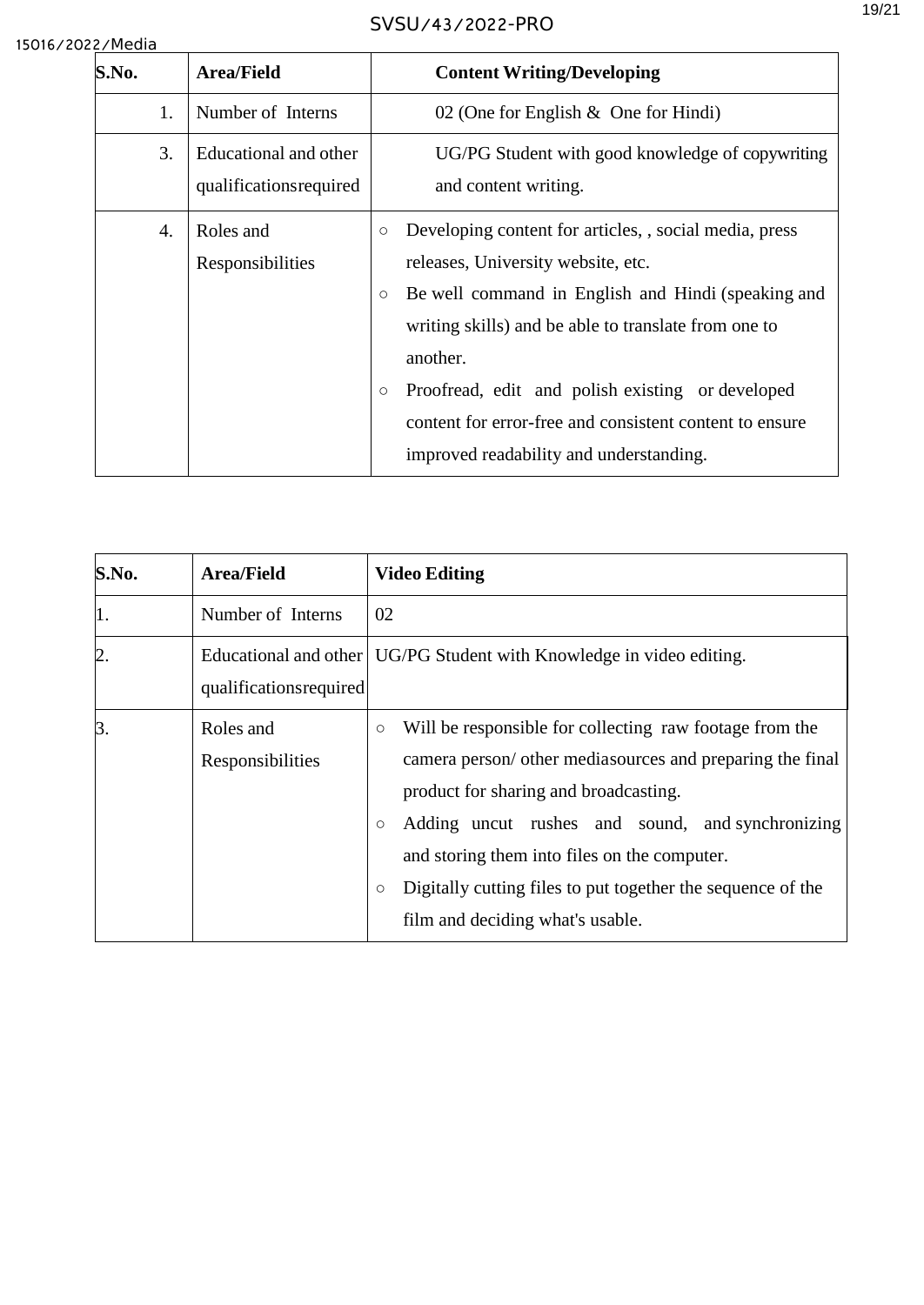| S.No.            | <b>Area/Field</b>                                | <b>Photographyand Video Shoot</b>                                                                                                                                                                                                                                                                                                                                                                                                                                                                                                              |
|------------------|--------------------------------------------------|------------------------------------------------------------------------------------------------------------------------------------------------------------------------------------------------------------------------------------------------------------------------------------------------------------------------------------------------------------------------------------------------------------------------------------------------------------------------------------------------------------------------------------------------|
| 1.               | Number of Interns                                | 02 (One for Video and One for Still Photo)                                                                                                                                                                                                                                                                                                                                                                                                                                                                                                     |
| $\overline{2}$ . | Educational and other<br>qualifications required | UG/PG Student With knowledge of professional<br>photography and video shoots.                                                                                                                                                                                                                                                                                                                                                                                                                                                                  |
| 3.               | Roles and Responsibilities                       | Shoots high-quality digital images and videofootage.<br>$\bigcirc$<br>Works with the content writer, website team, and<br>$\circlearrowright$<br>creative design team to bring initiatives and creative<br>items from conception to completion.<br>Continually updates<br>University stock<br>$\circlearrowright$<br>Photography files of campus locations, buildings,<br>faculty, staff, and students.<br>The person will be required to travel across all<br>$\circlearrowright$<br>center/OJT areas of the University for Various Projects. |

| S.No. | <b>Area/Field</b>                                | <b>Social Media Management</b>                                                                                                                                                                                                                                                                                                                                                                 |
|-------|--------------------------------------------------|------------------------------------------------------------------------------------------------------------------------------------------------------------------------------------------------------------------------------------------------------------------------------------------------------------------------------------------------------------------------------------------------|
| 1.    | Number of Interns                                | 02                                                                                                                                                                                                                                                                                                                                                                                             |
| 3.    | Educational and other<br>qualifications required | UG/PG Student with good knowledge in the areas<br>of Social Media Management.                                                                                                                                                                                                                                                                                                                  |
| 4.    | Roles and Responsibilities                       | Generate, edit, publish and share engaging content<br>$\circ$<br>daily<br>Communicate with followers, respond to queries in a<br>$\circ$<br>timely manner and monitor customer reviews<br>Stay up-to-date with current technologies and trends<br>$\circ$<br>in social media, design tools and applications.<br>Ability to deliver creative content (text, image and<br>$\circ$<br>video etc.) |